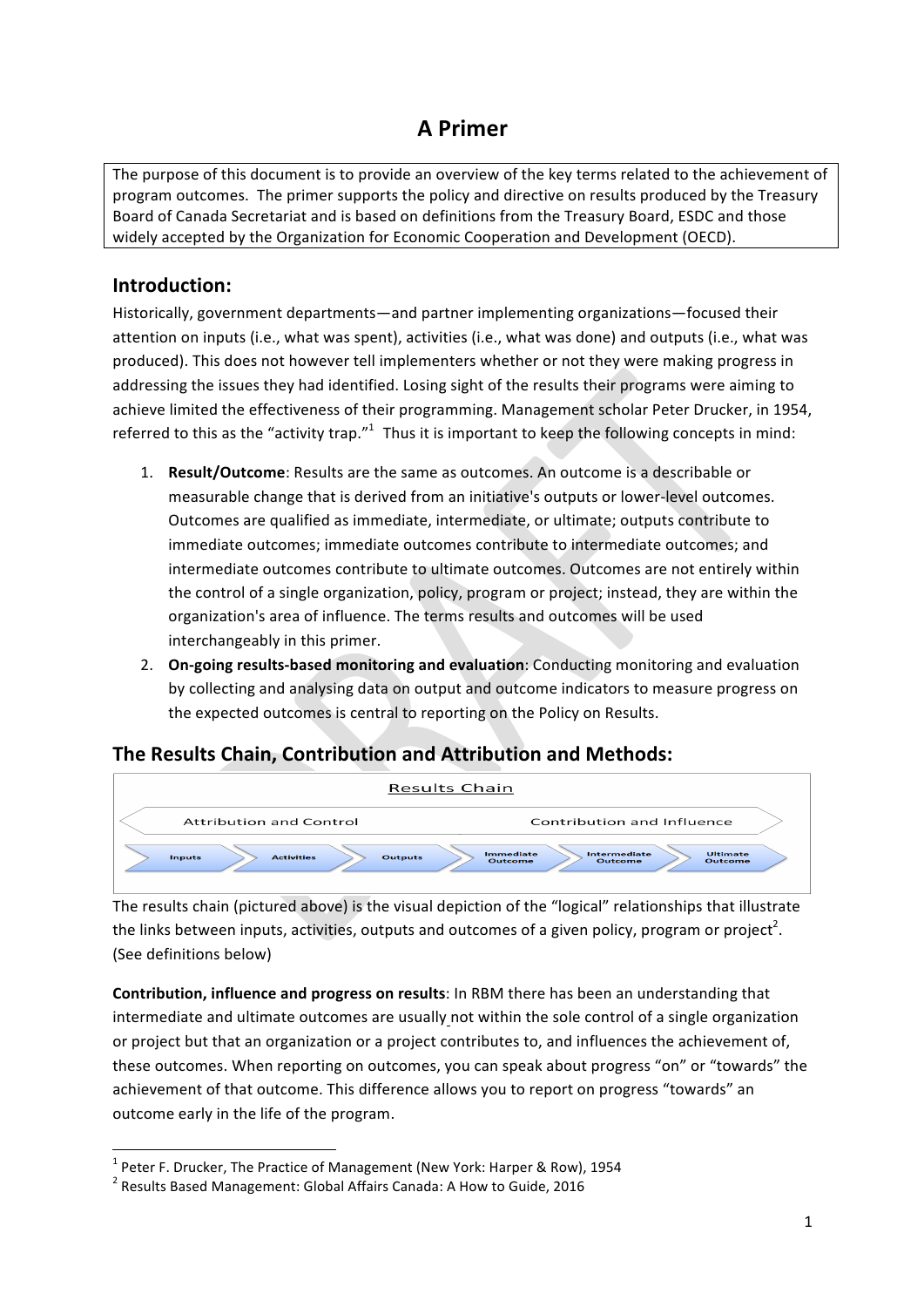| <b>Examples</b>                               |
|-----------------------------------------------|
| Financial: Program Budget                     |
| Non-Financial: FTEs, Technology etc.          |
| <b>Conduct Training</b>                       |
| Manage Partnerships, etc.                     |
| Training Sessions or workshops held           |
| Partnerships created                          |
|                                               |
| Partners and funded organizations have the    |
| capacity to deliver services                  |
| Target populations receive services that have |
| intended impact.                              |
|                                               |
| A change of state in a target population,     |
| such as lower unemployment rate, increase     |
| of average family income, etc.                |
|                                               |

## **The Return of Impact and Attribution:**

In recent years there has been a return to methods which focus on measuring impact and demonstrate attribution e.g., using such methods as net impact analysis and rapid impact evaluation. 

Attribution: Results that can be demonstrated to be directly linked or the results of a specific initiative carried out by an organization.

**Impact:** A positive or negative, primary or secondary long-term effect produced by a development intervention, directly or indirectly, intended or unintended.<sup>3</sup>

**Net Incremental Impact Analysis:** The difference between what happened with the intervention and what would have happened in a different situation (the counterfactual). The incremental impact is thus the extra or incremental effect the program has on an outcome, beyond what the counterfactual would have had. Net impacts which are attributable to a specific program intervention as compared with control groups which did not participate in the same program.

**Rapid Impact Evaluation -**A structured way of gathering expert assessments of program impact by systematically involving experts and beneficiaries working with scenario based counterfactuals. **Overall Impact:** An aggregate measure of the program's incremental impact across all outcomes, reported as a percentage.

**Target:** A measureable performance or successful level that an organization, program or initiative plans to achieve within a specified time period. Targets can be expressed quantitatively or qualitatively. 

The ultimate goal of evaluation is to determine the extent to which observed results can be attributable to the evaluated program. This is done by controlling for the effects of external factors in order to determine what part of the changes experienced by program participants resulted from their participation in the program.

In order to attribute observed effects to program participation, the incremental impact analysis uses a counterfactual approach. In other words, as illustrated by Figure 2, the incremental impact analysis measures the difference in the experience of participants from before to after participation minus the difference in the experience of a comparison group before and after participation.

  $3$  OECD DAC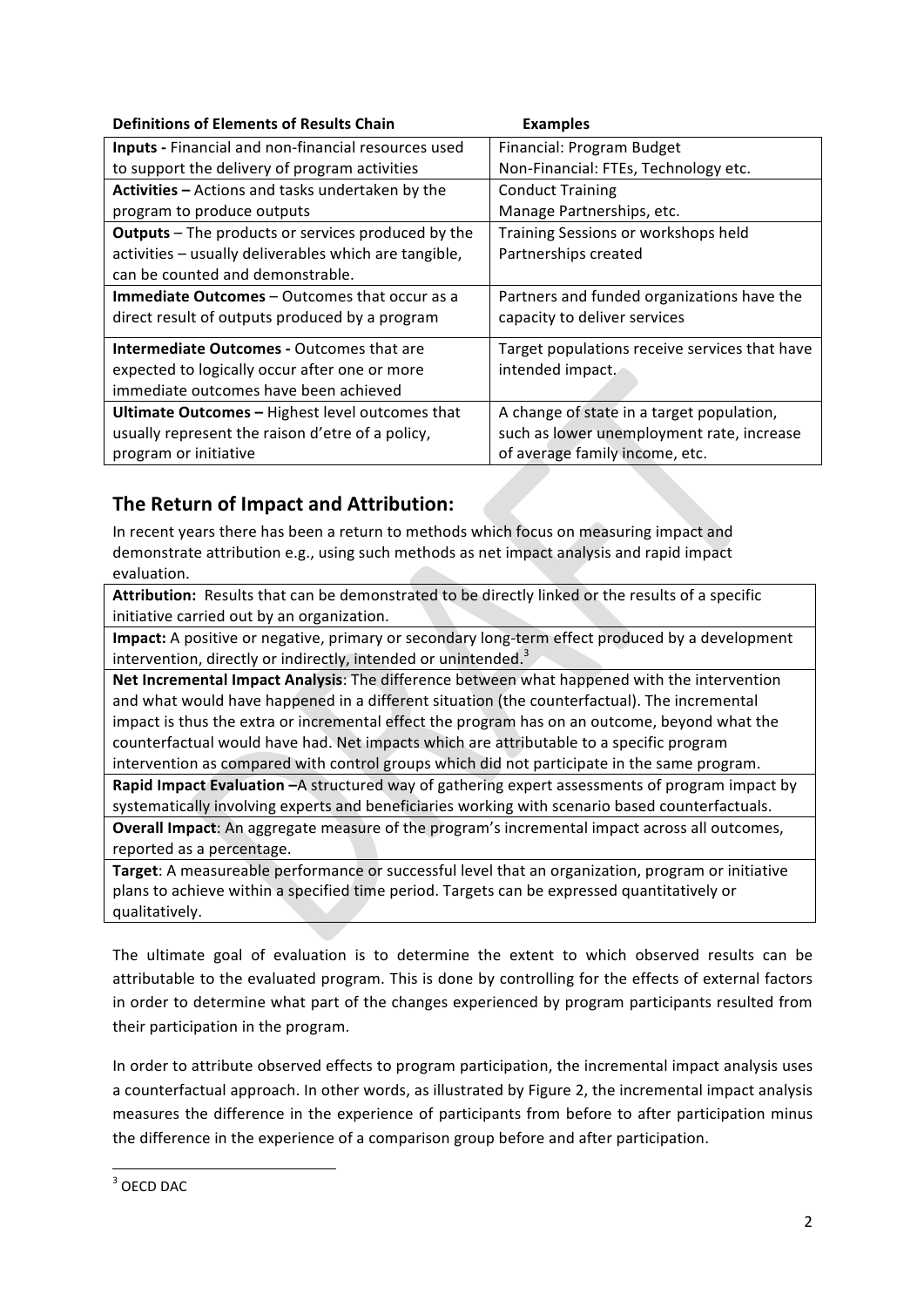Two types of comparison groups are used and demonstrated in Figure 2 in the Annex:

- Comparison group of non-participants: Individuals (with similar socio-demographic characteristics to those of the participants) who were eligible to participate in the program and who did not receive any program or service. A comparison group of non-participants allows determination of the net effect from participation.
- Limited treatment comparison group: When it is not possible to construct a comparison group of non-participants, the effects of participating in a program are measured relative to the effects of participating in a limited treatment (i.e., low intensity services). This measures the differential effects of participating in a given program relative to participating in a limited treatment.

**Incremental impacts** can use quantitative, qualitative targets and/or methods or a combination of both.

### Data Gathering Methods should incorporate a mix of quantitative and **qualitative**

**Quantitative statistical measures: These are** composed of number which provides the magnitude (how much) and the unit which gives the number its meaning (what).

**Qualitative judgments and perceptions: These** are expressed in explanatory form, assessment of quality are summarized in rating scales excellent, average, below average, which allows comparability over time.

- Number of ...
- Frequency of ...
- Percent of ...
- Ratio of ...
- Variance with...

• Standard deviation of…

- Presence/absence of ...
- Congruence with ...
- Level of ...
- Quality of ...
- Extent of ...
- Degree of ...
- Satisfaction with...
- Performance Stories of...